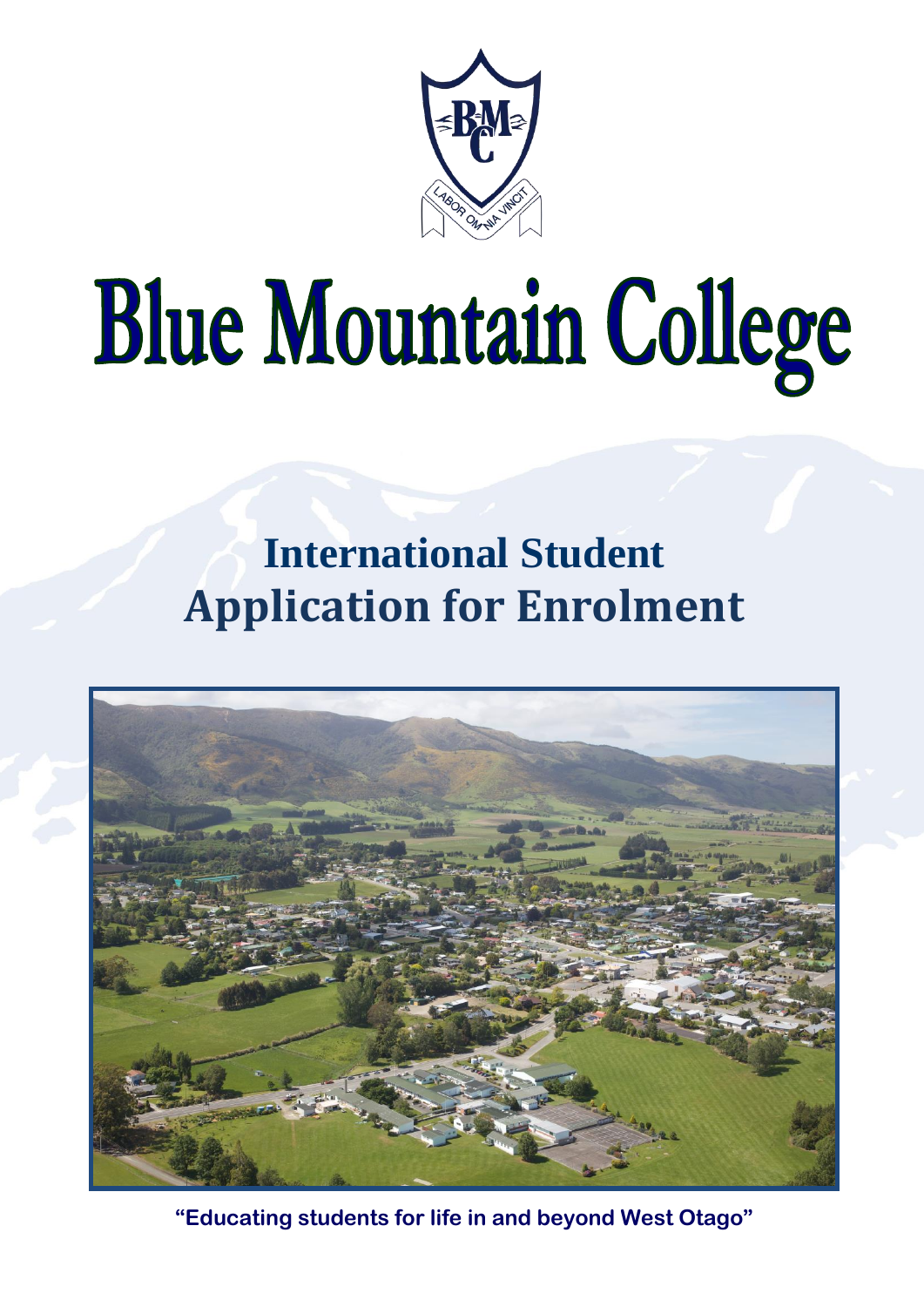

### **Application for enrolment**

Please complete this application and return to Blue Mountain College

| (A) Student Details                                                   | <b>Date</b>                                                           |  |
|-----------------------------------------------------------------------|-----------------------------------------------------------------------|--|
| <b>Family Name/Surname</b>                                            |                                                                       |  |
| <b>Given Names</b>                                                    |                                                                       |  |
| <b>Preferred Name</b><br>(i.e. name student is to be<br>addressed by) |                                                                       |  |
| Gender:<br>Male<br>Female                                             |                                                                       |  |
| Month<br><b>Birth Date:</b><br>Day                                    | Year                                                                  |  |
| <b>Passport Number</b>                                                |                                                                       |  |
| Student's Ethnic group                                                | <b>Student's Citizenship</b><br>Print the country on your passport    |  |
| The students wishes to start in Term<br>Year                          |                                                                       |  |
| and finish at the end of Term<br>Year                                 |                                                                       |  |
| Student's first language is                                           |                                                                       |  |
| How many years have you studied English?                              |                                                                       |  |
| English level:                                                        | Beginner / Elementary / Intermediate / Higher Intermediate / Advanced |  |

*The school reserves the right to place students according to their language ability and academic performance*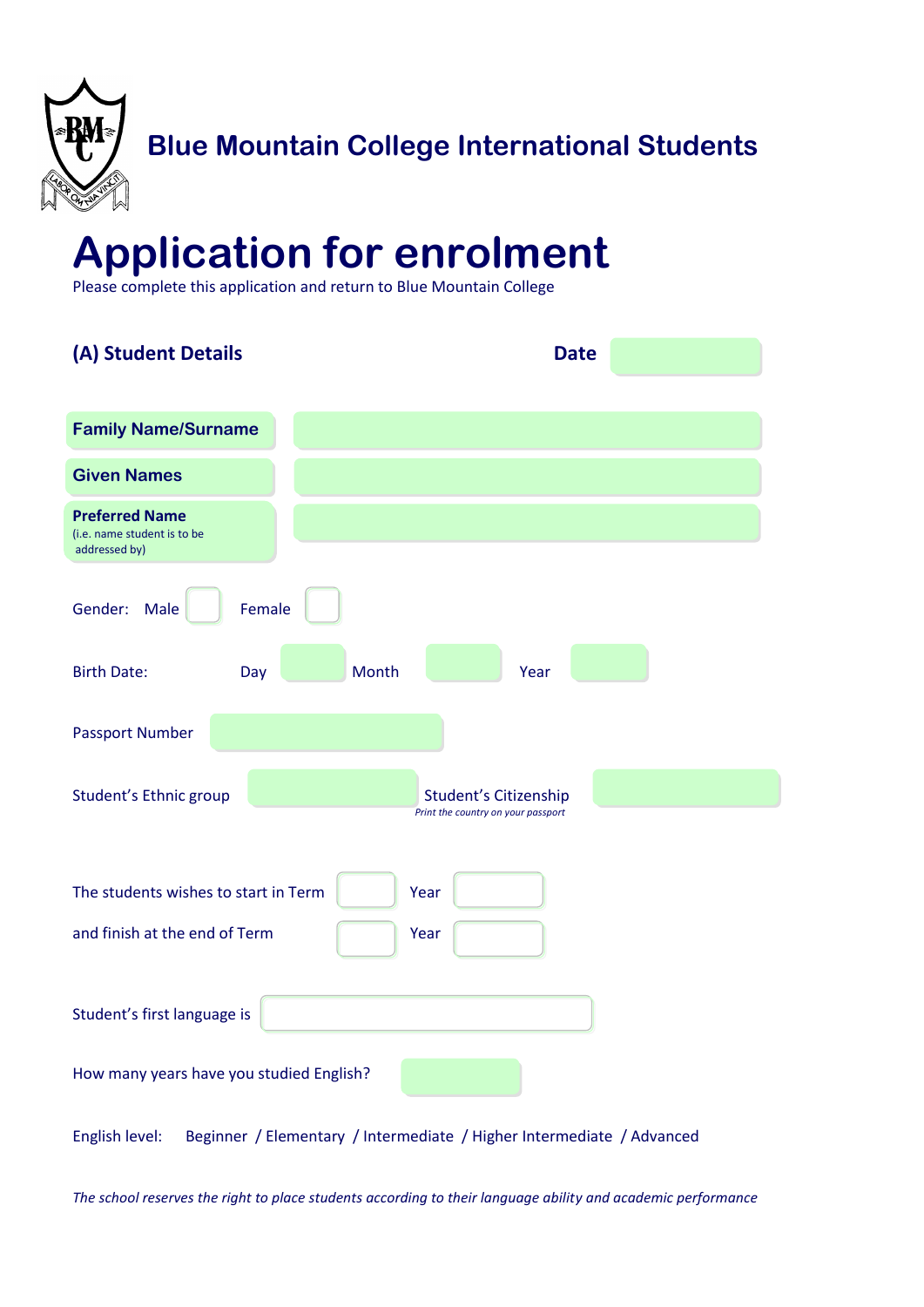### **(B) Academic details**

School currently attending (or last school attended)

Year Level

Subjects you are studying this year

If possible enclose a copy in English of your last school report and a reference from your principal or teacher

### **Subjects student wishes to study at Blue Mountain College**

| <b>IELTS/ESOL</b> |  |
|-------------------|--|
|                   |  |
|                   |  |
|                   |  |
|                   |  |
|                   |  |
|                   |  |

Further study intended after leaving school - state qualifications aimed for

| Study intended:       |  |
|-----------------------|--|
| Qualifications aimed: |  |

List student's sporting or cultural interests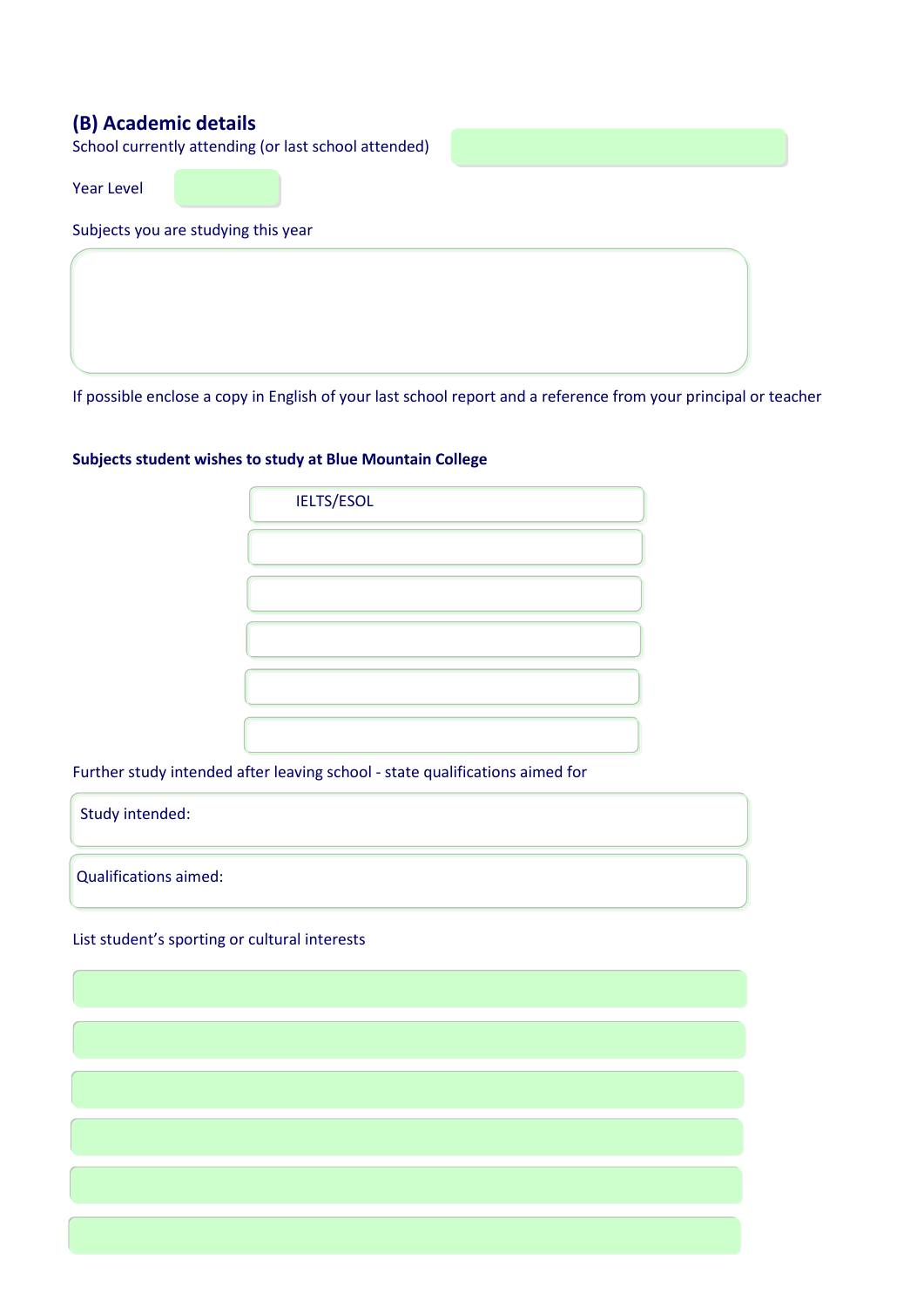### **(C) Contact details**

Parent(s)

| <b>Family Name</b>   |               |  |
|----------------------|---------------|--|
| Father               | Mother        |  |
| Occupation           | Occupation    |  |
| <b>Address</b>       | Phones        |  |
| <b>Street</b>        | Home          |  |
| Suburb               | <b>Work</b>   |  |
| Town                 | <b>Mobile</b> |  |
| Post Zone            | Fax           |  |
| <b>State/Country</b> | eMail         |  |

### **(D) Eligibility for Health services**

Most international students are not entitled to publicly funded health services while in New Zealand. If you receive medical treatment during your visit, you may be liable for the full costs of that treatment. Full details on entitlements to publicly-funded health services are available through the Ministry of Health, and can be views on their website a[t http://www.moh.govt.nz](http://www.moh.govt.nz/)

International Students enrolled at Blue Mountain College must be in good health.

| Does the International Student (named above) have good health? | Yes | <b>No</b> |
|----------------------------------------------------------------|-----|-----------|
| If No - please provide details of health concerns              |     |           |
|                                                                |     |           |
|                                                                |     |           |
|                                                                |     |           |

### **(E) Medical and contents insurance**

IMPORTANT: All International students attending Blue Mountain College must have appropriate and current health and travel insurance for the duration of their time of study in New Zealand. Insurance details must be provided to the school in English before the student arrives.

| Do you want Blue Mountain College to arrange full insurance on your behalf? | <b>Print</b> Yes | No. |  |
|-----------------------------------------------------------------------------|------------------|-----|--|
| This insurance will be included in the students Fees invoice.               |                  |     |  |

If not please give details of Insurance purchased and attach a translation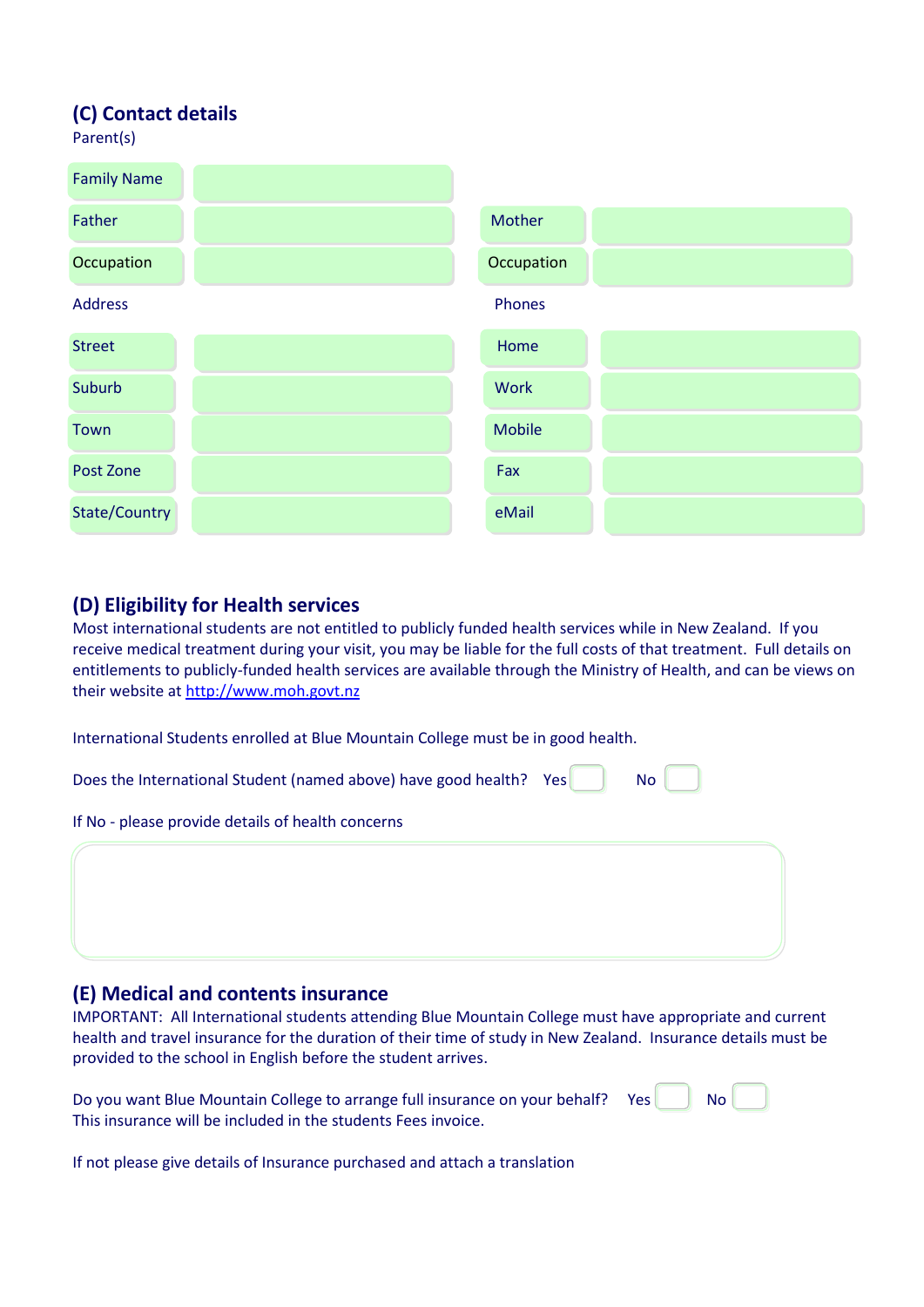

### **Request for Homestay**

Please complete this application and return to Blue Mountain College

### **(A) Student Details Date**

| <b>Family Name</b>                                                    |                       |
|-----------------------------------------------------------------------|-----------------------|
| <b>Given Names</b>                                                    |                       |
| <b>Preferred Name</b><br>(i.e. name student is to be<br>addressed by) |                       |
| <b>Nationality:</b>                                                   | <b>Date of Birth:</b> |
| <b>Telephone:</b>                                                     | <b>Mobile:</b>        |
| Fax:                                                                  | eMail:                |

### **Give details of your family**

| <b>Parents</b>          |
|-------------------------|
| <b>Brothers/Sisters</b> |
| <b>Pets</b>             |
| Food                    |

Are there any foods you cannot eat?

What are your favourite foods?

### **Health**

Do you have any health problems or allergies?

**Religion**  Do you practice any religion?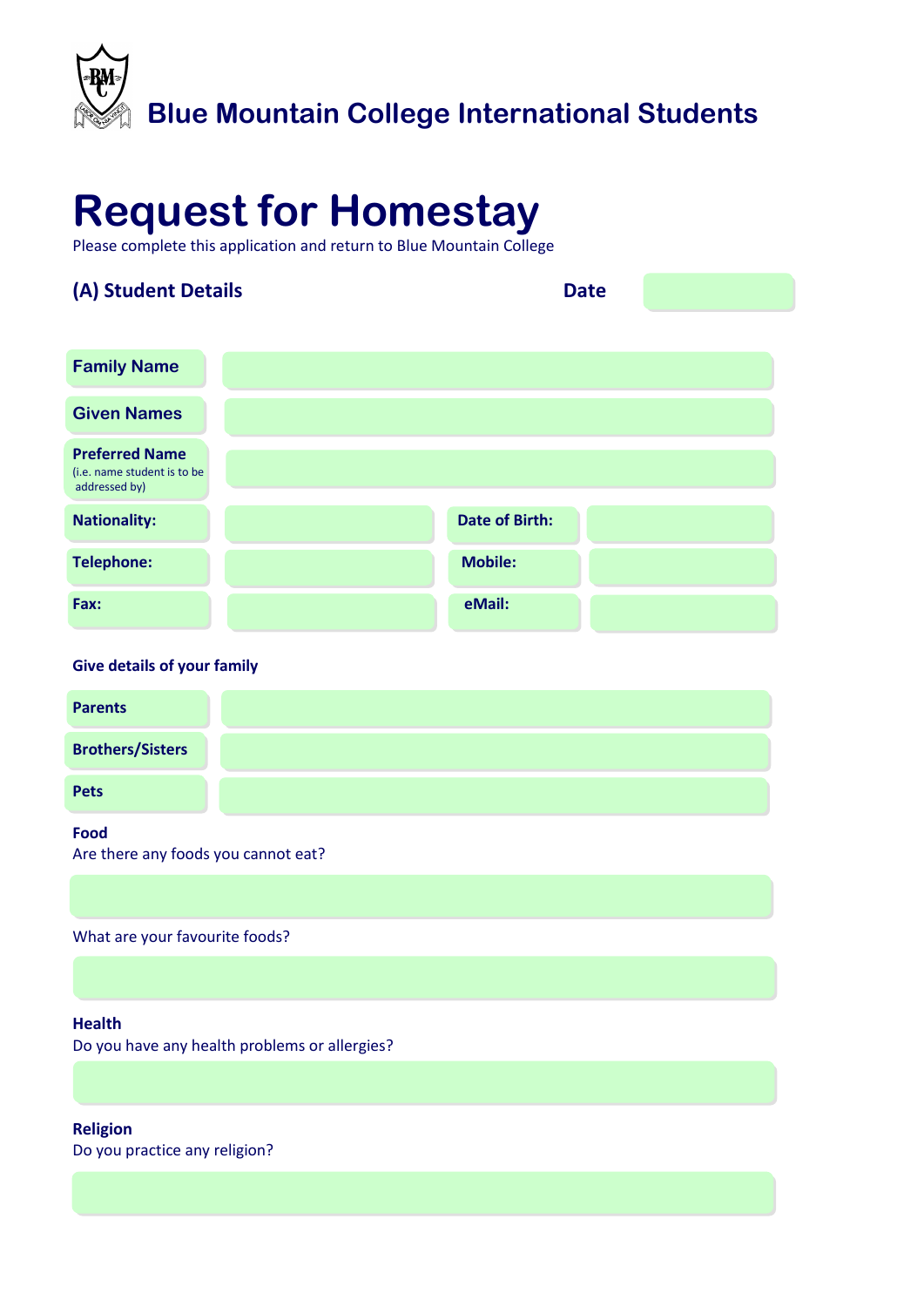### **Interests**  Which hobbies/sports/activities do you enjoy?

| <b>Children</b><br>Are you happy to be in a Homestay with younger children?                                | Yes<br>No        |
|------------------------------------------------------------------------------------------------------------|------------------|
| <b>Pets</b><br>Are you happy to live in a home with pets?                                                  | Yes<br><b>No</b> |
| Is living in a house that is smokefree important to you?                                                   | Yes<br><b>No</b> |
| NZ culture often includes adults drinking a glass of wine or beer with their meal - do you object to this? |                  |
|                                                                                                            | Yes<br>No        |

### **Please explain any other needs or requirements and make comments about what you would like in a homestay. Please outline it to us in a letter and send it with this form.**

### **HOMESTAY CONTRACT**

I understand that I will be cared for in a New Zealand home and agree to try and become a member of that home. I will let my host parents know where I am at all times and will accept their advice and direction about study and travel around Tapanui and surrounding areas.

I have read the conditions of homestay at Blue Mountain College, Tapanui and I agree to act within these guidelines.

| Signed: | <b>Student</b> |
|---------|----------------|
|---------|----------------|

Signed: \_\_\_\_\_\_\_\_\_\_\_\_\_\_\_\_\_\_\_\_\_\_\_\_\_\_\_\_\_\_\_\_\_\_\_\_\_Parent/Guardian

Date:  $\Box$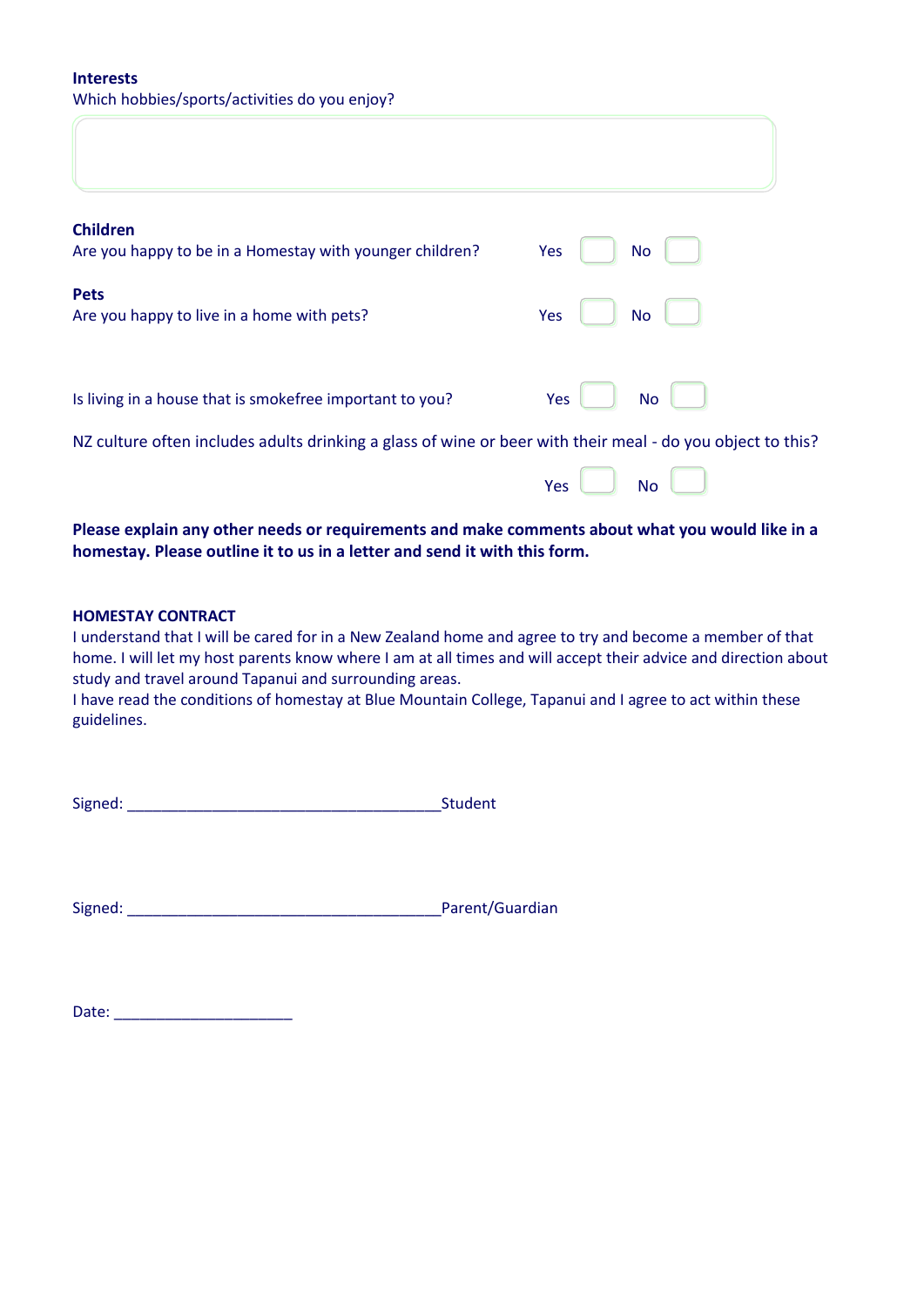

### **Medical Consent & Health Form**

| <b>Full Name of Pupil</b>                                                                                 |
|-----------------------------------------------------------------------------------------------------------|
| <b>Address</b>                                                                                            |
| Date of Birth                                                                                             |
| Phone<br><b>Number</b>                                                                                    |
| Mother's Name (address & phone number if different from above)                                            |
| Name:                                                                                                     |
| Address:                                                                                                  |
| Father's Name (address & phone number if different from above)                                            |
| Name:                                                                                                     |
| Address:                                                                                                  |
| Does your child suffer from any of the following: (please tick box)                                       |
| <b>Bleeding Noses</b><br><b>Tuberculosis</b><br><b>Asthma Niue</b>                                        |
| <b>Rheumatic Fever</b><br><b>Diabetes</b><br>Kidney infections                                            |
| Hayfever<br><b>Migraines</b>                                                                              |
| Any major illnesses or operations please describe:<br>Please bring any necessary medical record with you. |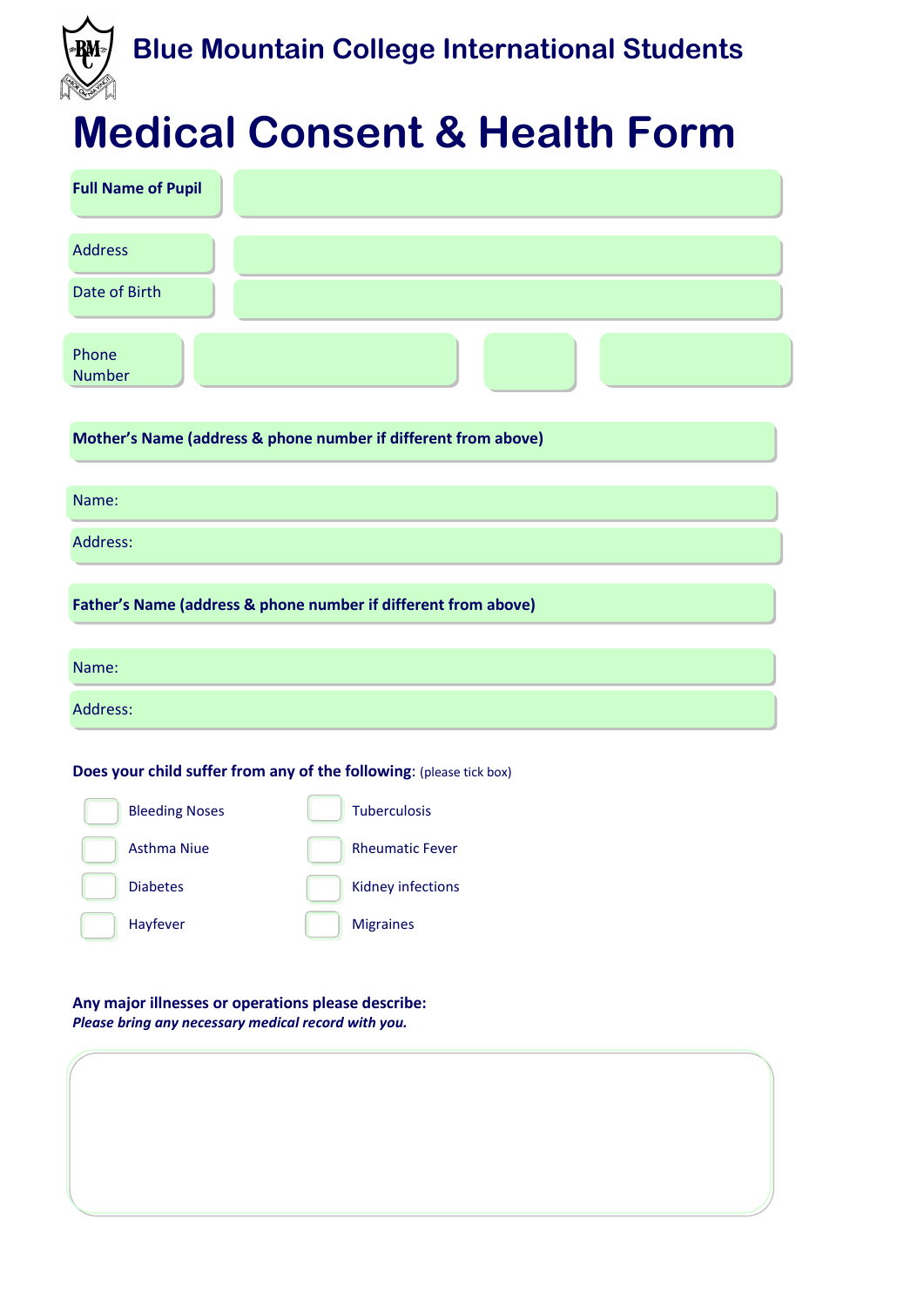#### **Dates of last immunisations**

| Tetanus:                             | Date:        |  |  |
|--------------------------------------|--------------|--|--|
|                                      |              |  |  |
| Hepatitis B (children):              | Date:        |  |  |
|                                      |              |  |  |
| Measles/Mumps/Rubella:               | Date:        |  |  |
| Has your child had (please tick box) |              |  |  |
| <b>English measles</b>               | Chicken pox  |  |  |
| German measles                       | <b>Mumps</b> |  |  |

#### **Is your child on any medications? Please name:**

#### **Is your child allergic to any medications, insect stings, foods etc? Please describe:**

**Is there any recent relevant stress?** e.g. Bereavement, separation, please describe

### **I consent to such treatment as may be required in an emergency**

| Signed: |
|---------|
|---------|

Date: \_\_\_\_\_\_\_\_\_\_\_

**Please note Parents/guardians are always notified of any serious accident or illness.**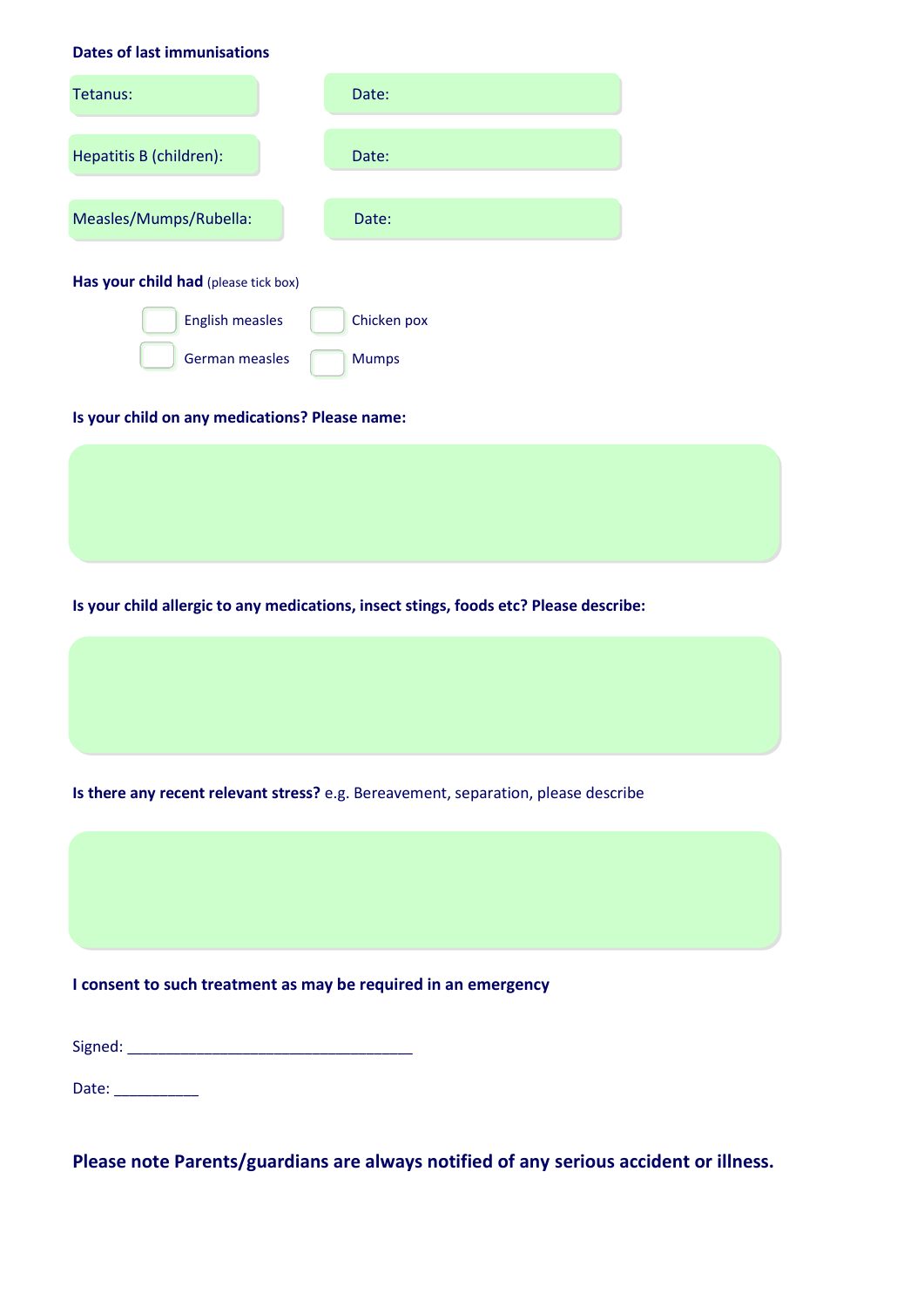

**Blue Mountain College International Students**

### **Contract of behavior**

### **Blue Mountain College applies these rules to all students.**

Blue Mountain College has a climate which promotes academic excellence and where students are expected to strive to reach their full potential. Counselling and practical support is an integral part of the school. From time to time some students may have difficulty in living up to the code of behaviour. Our pastoral care staff will be involved and problems will be discussed before considering removal.

Where students are involved with repeatedly breaking school rules, advice is sent to the parents/agent in the home country warning of the likely consequences. If behaviour continues a second and final warning is given. Failure to follow that warning will involve the school contacting the New Zealand Immigration Service to have the visa removed.

### **I agree that I will try my best to:**

- $\triangleright$  Promote a happy and supportive relationship between myself, other students and staff
- $\triangleright$  Enjoy success in academic studies, sport and culture, both in class and out of school through hard work and disciplined attitude
- $\triangleright$  To treat everyone with fairness, respect and without prejudice
- $\triangleright$  Accept the advice and guidance of my teacher and others who have responsibility

**I have read these guidelines and the rules of Blue Mountain College and understand that I must abide by them.** 

Signed: \_\_\_\_\_\_\_\_\_\_\_\_\_\_\_\_\_\_\_\_\_\_\_\_\_\_\_\_\_\_\_\_\_\_\_\_\_Student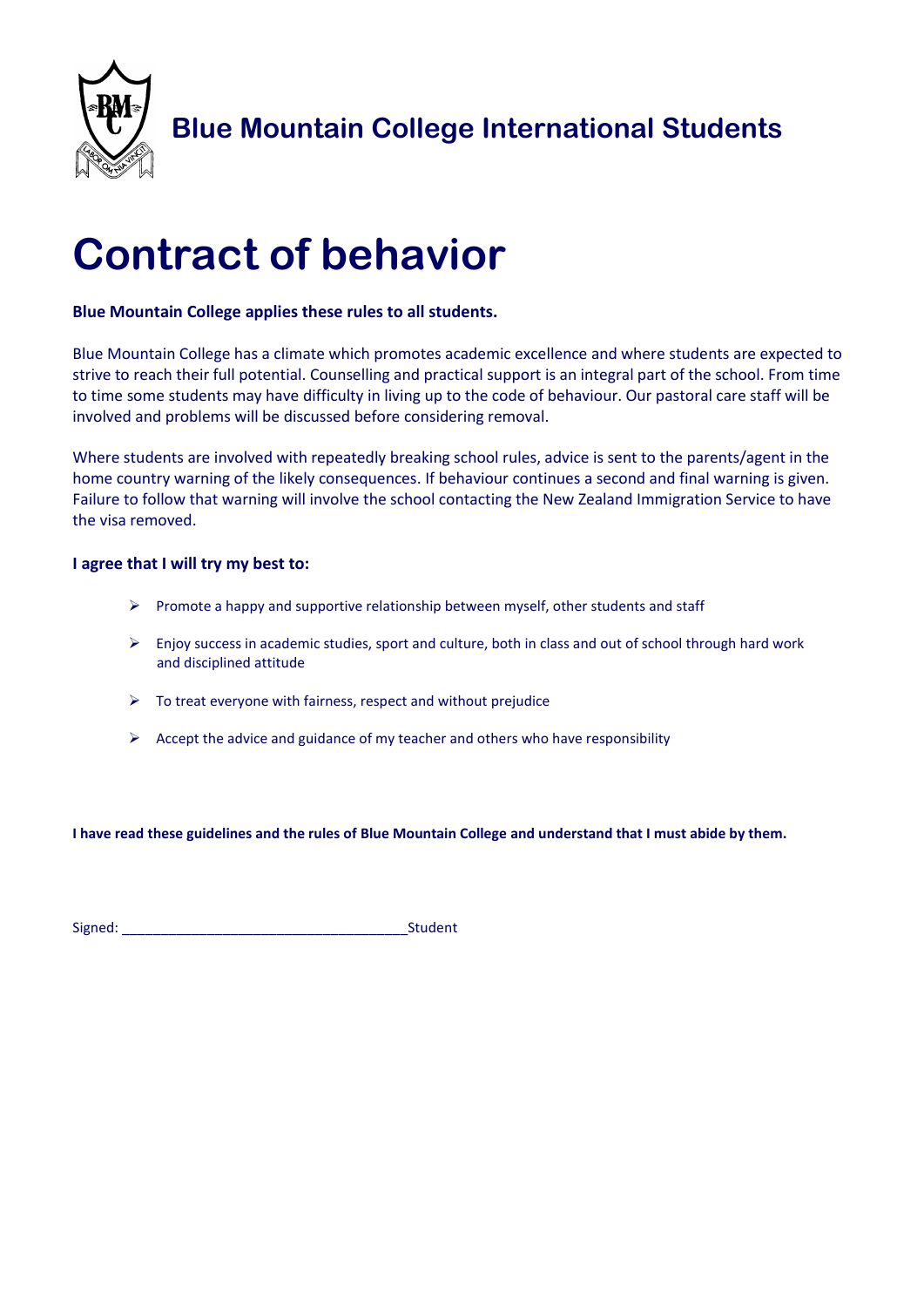

## **Refunds Policy**

If you withdraw before you arrive in New Zealand or before the end of the eighth day from the start of the course, your full fees will be refunded, minus the administration fee

- $\triangleright$  If you wish to withdraw after arriving in New Zealand no refund will be made except in the case of:
	- 1. Returning home because of the student's serious illness

2. Returning home because of death or serious illness of a close member of the student's family *In these cases under New Zealand law the school must retain amounts to cover costs already incurred. The balance will be returned. Medical evidence must be provided.* 

- **NO** refunds will be made to students who are asked to leave the school because of misbehavior, poor attendance or violation of the rules regarding motor vehicles
- **NO** refunds will be made to students who wish to transfer to another school unless it is with the permission and approval of the Principal
- **NO** refunds will be made to students who return home for any reason other than the student's serious illness or death or serious illness of a close member of the family
- **No** refunds will be made to students who acquire Permanent Residence after having enrolled here

### **Code of Practice**

Blue Mountain College has agreed to observe and be bound by the **Code of Practice for the Pastoral Care of International Students** published by the Minister of Education. Copies of the Code are available on request from this institution or from the New Zealand Ministry of Education – website at **http://www.minedu.govt.nz**